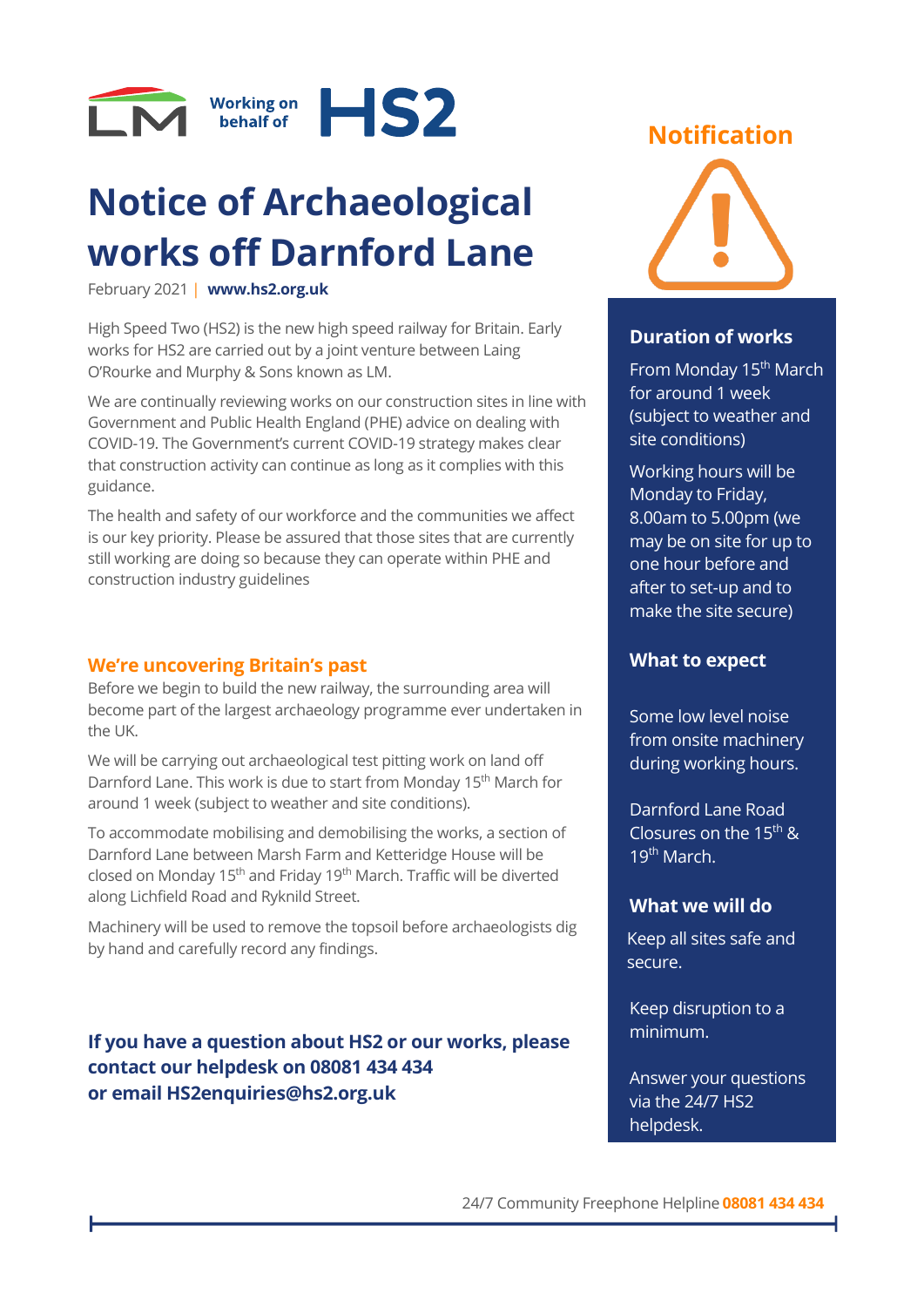## **Archaeological works off Darnford Lane**



 *Contains ordnance survey ©Crown copyright and database right 2017*

Road closure

Diversion

24/7 Community Freephone Helpline **08081 434 434**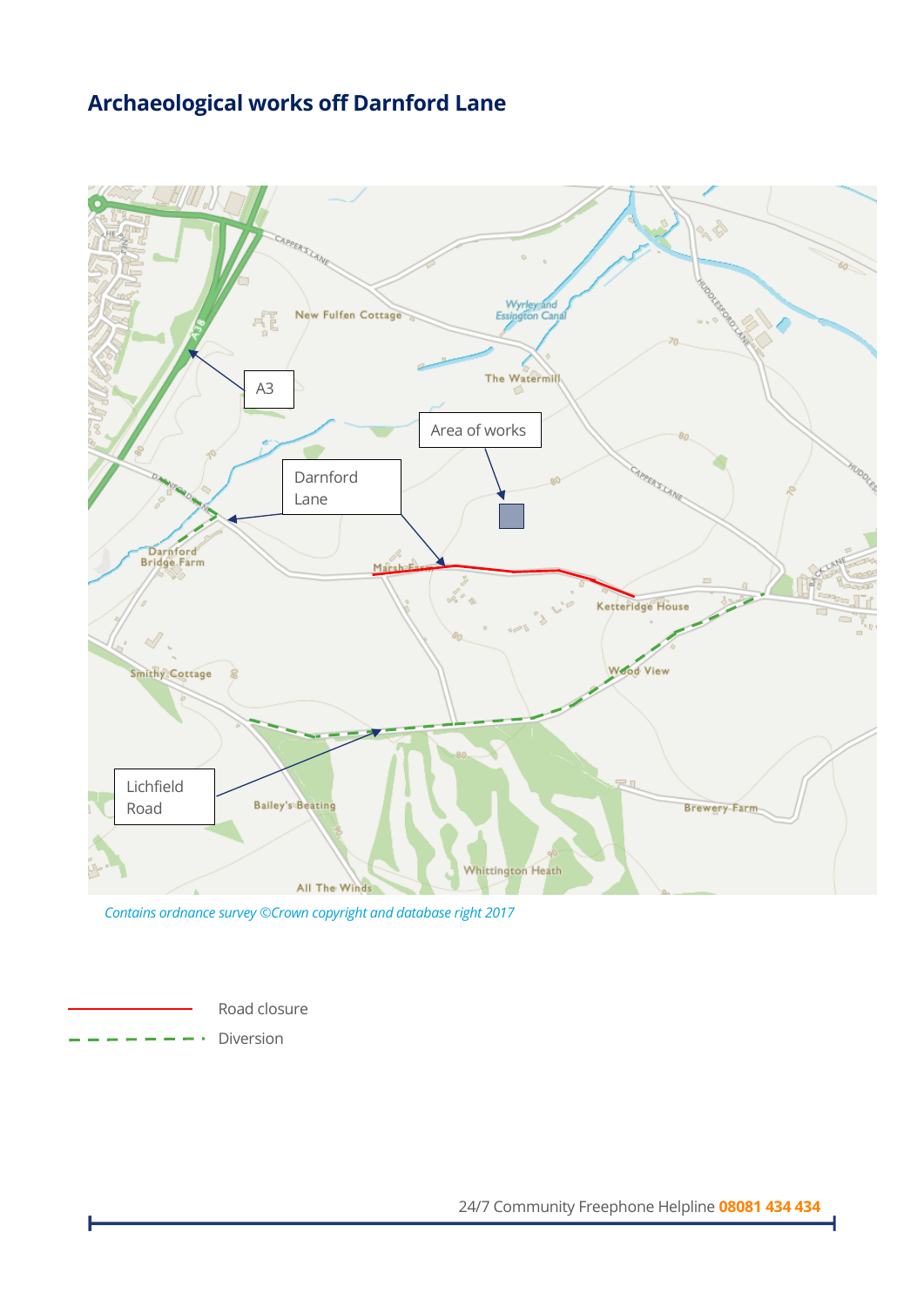### **About our Community and Business Funds**

We are offering two funds that are available to local communities and businesses in Birmingham and the West Midlands, to help with the disruption caused by our construction work. These are the Community and Environment Fund (CEF) and the Business and Local Economy Fund (BLEF).

The CEF is designed to give communities the opportunity to share in the benefits of HS2. It is an allocated fund that communities are able to apply for, to help to support local projects that aim to improve their local area.

The BLEF is designed to support local economies that may be disrupted by the construction of HS2. BLEF grants are for local business support organisations and local authorities to help maintain business activity in local communities.

For more information about each of these funds, including how to apply, please visit: [www.groundwork.org.uk/hs2funds](http://www.groundwork.org.uk/hs2funds) 



#### **About our community websites**

The planning and construction of HS2 is a huge operation – it is currently the largest infrastructure project in Europe.

It's important to us that you are kept up to date about the progress of the Project and any work that may impact you or your community. We have a series of community-focused websites where you can find out what is happening in your local area and sign up for updates about our activities. Our community sites currently serve Birmingham, Solihull, Staffordshire and Warwickshire. More sites are being prepared to serve other areas. To find your local community website, visit:<https://hs2.commonplace.is/> For further information about Phase 2a and Phase 2b, visit: <https://www.gov.uk/government/organisations/high-speed-two-limited>